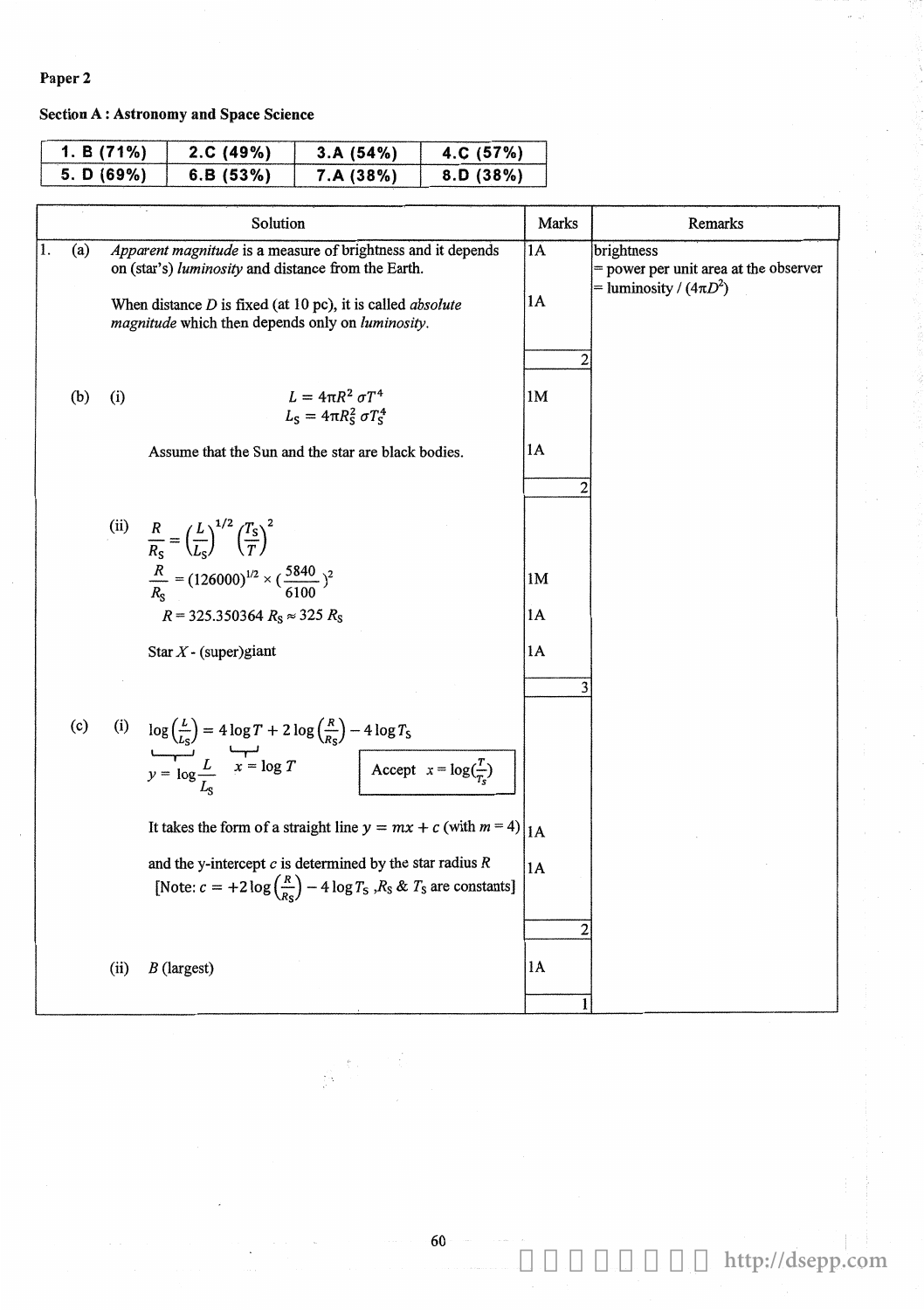## Section B: Atomic World

| 1. $C(34%)$ | 2. D (50%) | 3. C (57%) | 4. B (56%) |
|-------------|------------|------------|------------|
| 5. B(46%)   | 6. D (52%) | 7. A (49%) | 8. A (32%) |

|    |     |      | Solution                                                                                                                                                                                                                                                                                                                           | <b>Marks</b>         | Remarks |
|----|-----|------|------------------------------------------------------------------------------------------------------------------------------------------------------------------------------------------------------------------------------------------------------------------------------------------------------------------------------------|----------------------|---------|
| 2. | (a) | (i)  | All photoelectrons emitted (from $X$ ) can reach $Y$ .<br>Or Maximum number of photoelectrons emitted is<br>limited by intensity of light.<br>Or Limited number of photoelectrons is produced in each<br>second.                                                                                                                   | 1A<br>1A<br>1A       |         |
|    |     | (ii) | Maximum k.e. reaching anode $Y = (0.8 + 1.0)$ eV<br>$= 1.8$ (eV)                                                                                                                                                                                                                                                                   | 1M<br>1A             |         |
|    | (b) | (i)  | $3.4 = \Phi + 0.8 \Rightarrow \Phi = 2.6$ (eV)<br>$\frac{hc}{\lambda} = \Phi \Rightarrow \lambda = \frac{(6.63 \times 10^{-34})(3.0 \times 10^8)}{(2.6)(1.60 \times 10^{-19})}$<br>$\lambda$ = 4.78125 × 10 <sup>-7</sup> m $\approx$ 478 nm                                                                                       | 1A<br>1M<br>1A       |         |
|    |     | (ii) | No, as<br>$\lambda_{\rm obs}$ =576 nm ( $\approx$ 2.16 eV) > 478 nm ( $\approx$ 2.6 eV) or threshold.<br>$\frac{\text{Or } f_{\text{yellow}} = 5.20833 \times 10^{14} \text{ Hz} < f = 6.27451 \times 10^{14} \text{ Hz}}{g}$<br><u>Or</u> $E_{\text{yellow}}$ = 3.45312 × 10 <sup>-19</sup> J < E = 4.16000 × 10 <sup>-19</sup> J | 1A<br>1M<br>1M<br>1M |         |
|    | (c) |      | This light beam is more intense but with<br>the same frequency as the original one.                                                                                                                                                                                                                                                | 1A<br>1A<br>2        |         |

 $\bar{z}$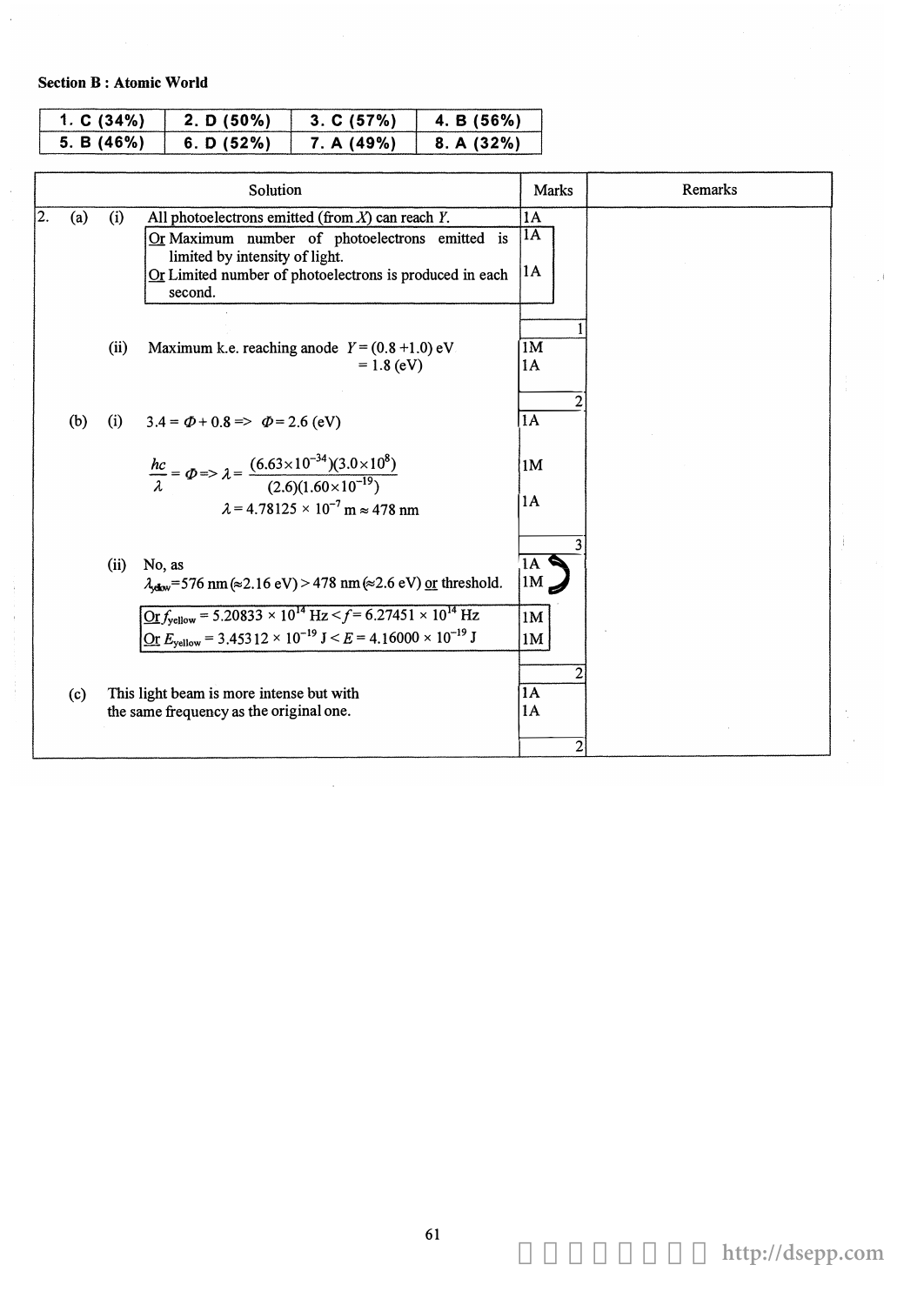Section C : Energy and Use of Energy

| 1. B $(59\%)$ | 2. A(26%)  | 3. C (76%) | 4. B (48%) |
|---------------|------------|------------|------------|
| 5. A $(41\%)$ | 6. D (53%) | 7. C(61%)  | 8. C (46%) |

|    |     |      | Solution                                                                                                                                                                                                                  | Marks                    | Remarks                                                                                                                                                  |
|----|-----|------|---------------------------------------------------------------------------------------------------------------------------------------------------------------------------------------------------------------------------|--------------------------|----------------------------------------------------------------------------------------------------------------------------------------------------------|
| 3. | (a) | (i)  | (I) Friction between contact surfaces is too large which<br>cannot be overcome by the wind at such speed.                                                                                                                 | 1A                       |                                                                                                                                                          |
|    |     |      | (II) The turbine is automatically locked and stopped,<br>otherwise the strong wind may damage the blades.                                                                                                                 | $\mathbf{11} \mathbf{A}$ |                                                                                                                                                          |
|    |     |      | $P = \frac{1}{2} \rho A v^3 \times \eta$<br>(ii)<br>$1600 \times 10^{3}$ W = $\frac{1}{2} \times 1.23$ kg m <sup>-3</sup> $\times \pi (30 \text{ m})^{2} \times (15 \text{ m s}^{-1})^{3} \times \eta$<br>$\eta$ = 27.3 % | 1M<br>11 A               |                                                                                                                                                          |
|    | (b) | (i)  | Power required from one turbine<br>$=\frac{40\times10^6}{50} = 0.8 \text{ MW} \text{ or } 800 \text{ kW}$<br>From the graph, wind speed needed is 10 m $s^{-1}$ .                                                         | 1M/1A<br>1A              | Note: Due to wind direction and the<br>orientation of wind turbines, the<br>power output of each turbine<br>would be<br>different in real<br>situations. |
|    |     | (ii) | $1600 \text{ kW} \times 50 = 80000 \text{ kW}$ or 80 MW<br>$($ I<br>From the graph ( $>80$ MW), $15:00 - 21:00$<br>(i.e. 6 hours)                                                                                         | 1M/1A<br>1A              |                                                                                                                                                          |
|    |     |      | (II) $(80-40) \times 10^6$ W × 80 % = $m \times 9.81$ m s <sup>-2</sup> × 120 m<br>$m = 2.7183 \times 10^4$ (kg s <sup>-1</sup> )                                                                                         | 1M<br> 1A<br>2           | For $g = 10 \text{ m s}^{-2}$ , $m = 26667 \text{ (kg s}^{-1})$                                                                                          |

 $\bar{1}$